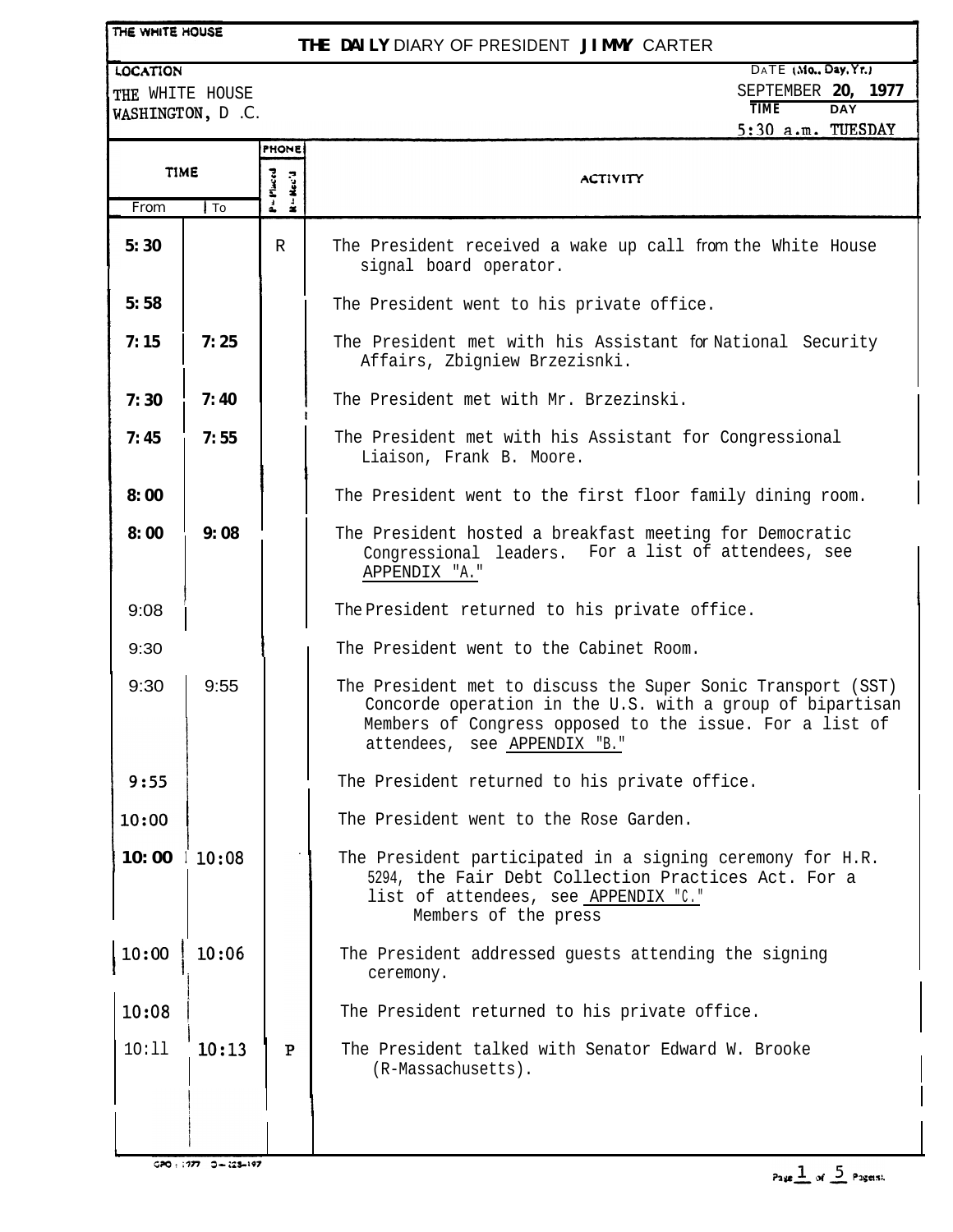# THE DAILY DIARY OF PRESIDENT **JIMMY CARTER**

LOCATION THE WHITE HOUSE WASHINGTON, D.C.

DATE (Mo., Day, Yr.) SEPTEMBER 20, 1977 TIME DAY lo:15 a.m. TUESDAY

|                         |                        | <b>PHONE</b> |                                                                                                                                                                                                                                                                                        |
|-------------------------|------------------------|--------------|----------------------------------------------------------------------------------------------------------------------------------------------------------------------------------------------------------------------------------------------------------------------------------------|
| <b>TIME</b>             |                        | K-Kec'd      | <b>ACTIVITY</b>                                                                                                                                                                                                                                                                        |
| From                    | TO                     |              |                                                                                                                                                                                                                                                                                        |
| 10:15                   | 10:23                  | P            | The President talked with Senator Robert Morgan (D-North<br>Carolina).                                                                                                                                                                                                                 |
| $10:20?$   $10:24$      |                        | P            | The President talked with Senator John H. Chafee (R-Rhode<br>Island).                                                                                                                                                                                                                  |
| 10:27                   | 10:29                  | $\mathbf{P}$ | The President talked with Senator Walter Huddleston<br>(D-Kentucky).                                                                                                                                                                                                                   |
| 10:30                   | 10:33                  |              | The President met with Mr. Moore.                                                                                                                                                                                                                                                      |
| 10:33<br>10:35<br>10:40 | 10:50<br>10:3<br>10:42 |              | The President met with:<br>Hamilton Jordan; Assistant<br>Joseph L. "Jody" Powell, Press Secretary<br>Walter F. Mondale, Vice President                                                                                                                                                 |
| 10:36                   | 10:39                  | P            | The President talked with Senator John C. Danforth<br>(R-Missouri).                                                                                                                                                                                                                    |
| L0:58                   | $11:$ 00               | P            | The President talked with the First Lady.                                                                                                                                                                                                                                              |
|                         |                        |              | The President went to the Oval Office.                                                                                                                                                                                                                                                 |
| 11:00                   | 11:20                  |              | The President met to discuss the Congressional veto matter<br>with:<br>Griffin B. Bell, Attorney General<br>John M. Harmon, Assistant Attorney General,<br>Office of Legal Counsel<br>Robert J. Lipshutz, Counsel<br>Stuart E. Eizenstat, Assistant for Domestic Affairs<br>and Policy |
|                         |                        |              | The President returned to his private office.                                                                                                                                                                                                                                          |
| 11:20                   | 11:24                  | $\mathbf P$  | The President talked with Senator Sam Nunn (D-Georgia).                                                                                                                                                                                                                                |
| 11:25                   | 11:30                  |              | The President met with Mr. Jordan.                                                                                                                                                                                                                                                     |
| 11:25                   | 11:27                  | $\mathbf P$  | The President talked with Senator Thomas F. Eagleton<br>(D-Missouri).                                                                                                                                                                                                                  |
| 11:28                   | 11:32                  | P            | The President talked with Senator Edward Zorinsky<br>(D-Nebraska).                                                                                                                                                                                                                     |
|                         |                        |              | The President returned to the Oval Office.                                                                                                                                                                                                                                             |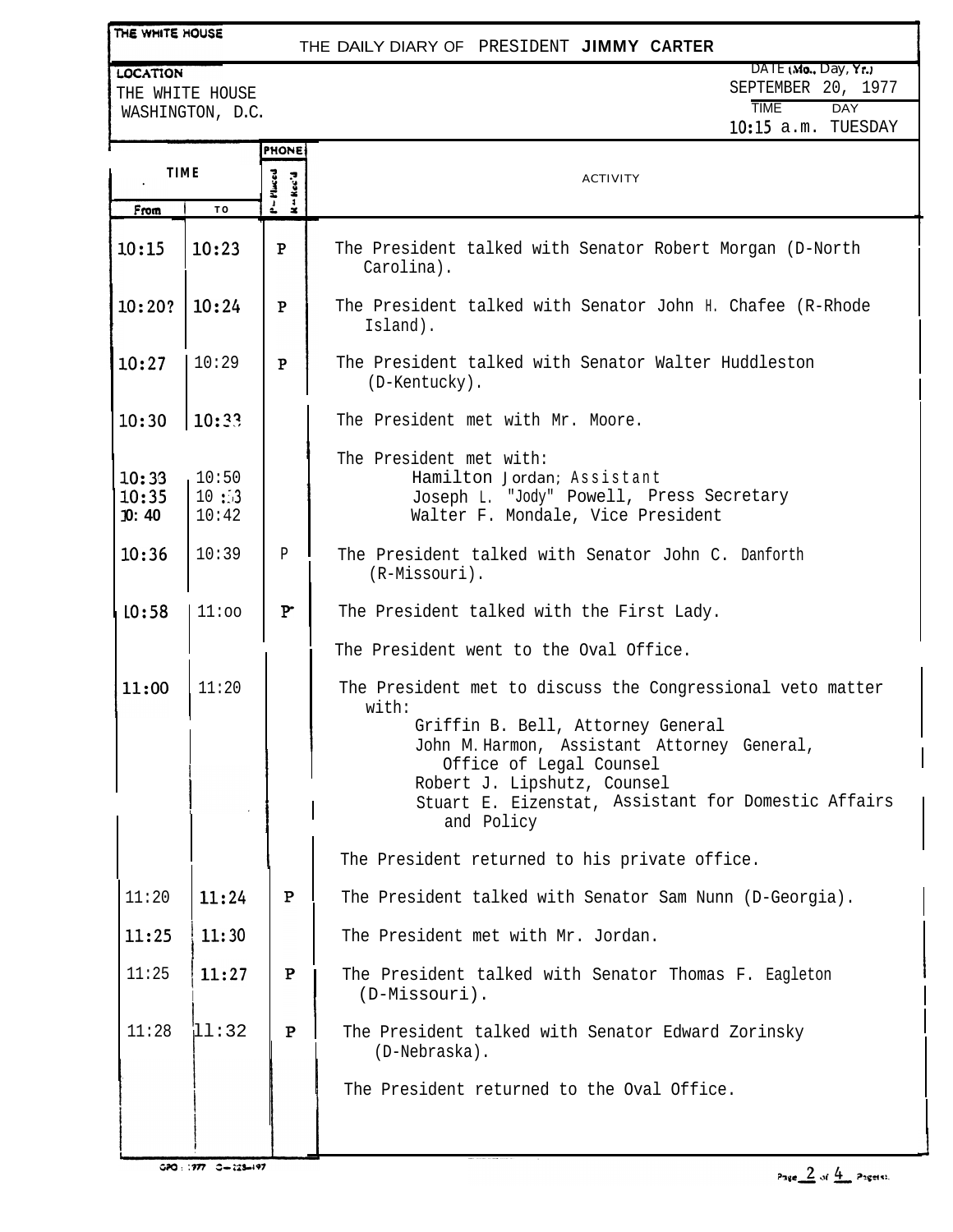### THE DAILY DIARY OF PRESIDENT JIMMY CARTER

### **.OCATION**

THE WHITE HOUSE WASHINGTON, D.C.

**DATE (Md. Day, Yr.1** SEPTEMBER 20, 1977 TlME **DAY**

|                |                |                                 | 11:32 a.m. TUESDAY                                                                                                                                                                                                  |
|----------------|----------------|---------------------------------|---------------------------------------------------------------------------------------------------------------------------------------------------------------------------------------------------------------------|
|                |                | <b>PHONE</b>                    |                                                                                                                                                                                                                     |
| <b>TIME</b>    |                | $P = P$ inced<br>$M = H.c.c'.d$ | <b>ACTIVITY</b>                                                                                                                                                                                                     |
| From           | To             |                                 |                                                                                                                                                                                                                     |
| 11:32<br>11:32 | 12:03<br>12:10 |                                 | The President met with:<br>Vice President Mondale<br>Adm. Stansfield Turner, Director of the Central<br>Intelligence Agency (CIA)                                                                                   |
| 11:32          | 12:10          |                                 | Mr. Brzezinski                                                                                                                                                                                                      |
| 11:33          |                | P                               | The President telephoned Senator Herman E. Talmadge<br>(D-Georgia). The call was not completed.                                                                                                                     |
| 12:10          |                |                                 | The President returned to the second floor Residence.                                                                                                                                                               |
| 12:19          |                | R                               | The President was telephoned by Lawrence Regira, Mayor<br>(D-Donaldsonville, Louisiana). The President's Deputy<br>Assistant for Intergovernmental Affairs, Lawrence A.<br>Bailey took the call.                    |
| 12:27          |                |                                 | The President and the First Lady had lunch.                                                                                                                                                                         |
| 12:34          | 12:41          | $\mathbb{R}$                    | The President talked with Senator Robert C. Byrd (D-West<br>Virginia),                                                                                                                                              |
| 1:15           |                |                                 | The President returned to the Oval Office.                                                                                                                                                                          |
| 1:15<br>1:15   | 1:27<br>1:30   |                                 | The President met to discuss the national energy policy and<br>rural electrification with:<br>Heywood C. Gay, Executive Vice President of Georgia<br>Electric Membership Corporation, Atlanta, Georgia<br>Mr. Moore |
| 1:53           | 1:56           | $\mathbf{P}$                    | The President talked with Senator Talmadge.                                                                                                                                                                         |
| 2:00           | 2:50           |                                 | The President met with:<br>Harold Brown, Secretary of Defense<br>Mr. Brzezinski                                                                                                                                     |
|                |                |                                 | The President returned to his private office.                                                                                                                                                                       |
| 2:57           |                | Ρ                               | The President telephoned Secretary of Energy James R.<br>Schlesinger.<br>The call was not completed.                                                                                                                |
| 3:01           |                | P                               | The President telephoned Mr. Moore. The call was not<br>completed.                                                                                                                                                  |
| 3:04           | 3:10           | R                               | The President talked with Mr. Moore.                                                                                                                                                                                |

 $GPO: 1977 - 3 = 228 - 197$